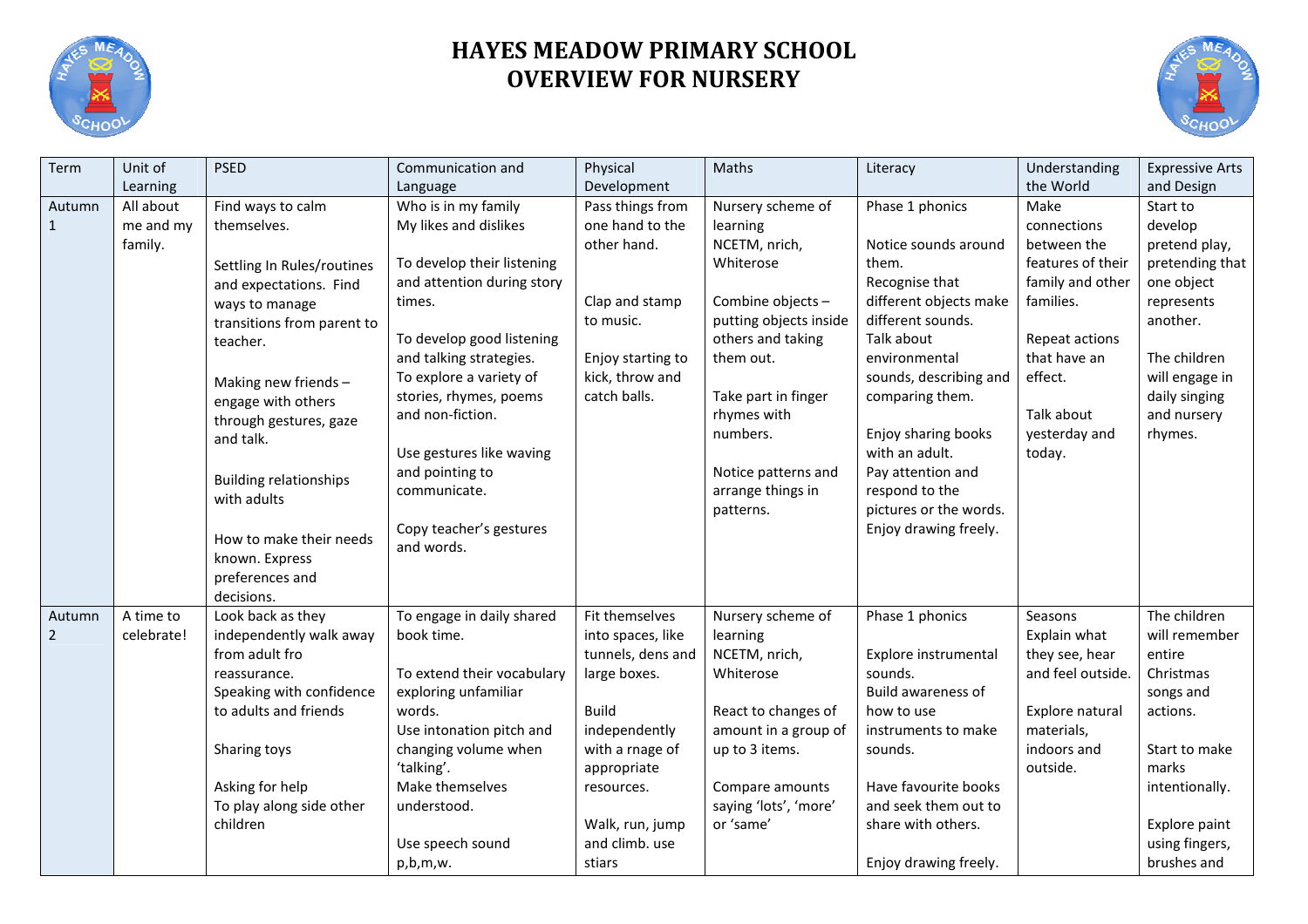| Spring 1 | Our<br>wonderful<br>community! | Thrive as they develop<br>self-assurance.<br>Show sensitivity to others<br>needs.<br>Play with increasing<br>confidence on their own<br>and with other children.<br>Sharing and taking turns<br>Developing relationships<br>further with friends and<br>adults. | Pronounce<br>1/r/w/y<br>$f$ /th<br>s/sh/ch/dz/j<br>multi-syllabic words<br>To develop good sitting<br>and listening strategies<br>Children will perform<br>Christmas songs.<br>They will become familiar<br>with a wide variety of<br>books, songs, rhymes.<br>To follow one step<br>instructions<br>To engage in a variety of<br>storytelling activities.<br>Developing effective<br>listening skills<br>Use speech sound<br>p,b,m,w.<br>Pronounce<br>1/r/w/y<br>$f$ /th<br>s/sh/ch/dz/j<br>multi-syllabic words<br>Understand simple one<br>step simple instructions.<br>Recognise and point to<br>objects if asked about<br>them. | independently.<br>Spin, roll and<br>independently<br>use ropes and<br>swings.<br>Sit on a push-<br>along wheeled<br>toy to strengthen<br>core muscles.<br>Use large and<br>small motor skills<br>to do things<br>independently-<br>buttons, zips,<br>pouring.<br>Show an<br>increased desire<br>to be<br>independent. | Nursery scheme of<br>learning<br>NCETM, nrich,<br>Whiterose<br>Develop counting like<br>behaviour.<br>Count in everyday<br>contexts, sometimes<br>skipping numbers -<br>'1,2,3,4,5'<br>Compete inset<br>puzzles. | Phase 1 phonics<br>Explore the sounds<br>their bodies can make.<br>Join in and copy<br>actions of familiar<br>songs.<br>Join in and copy body<br>percussion patterns<br>and sequences.<br>Have favourite books<br>and seek them out to<br>share with others.<br>Repeat words and<br>phrases from familiar<br>stories.<br>Add some marks to<br>their drawings, which<br>they give meaning to.<br>Make marks on their<br>picture to stand for<br>their name. | Explore and<br>respond to<br>different natural<br>phenomena in<br>their setting.<br>Notice<br>differences<br>between<br>people. | other tools.<br>Develop<br>pretend play.<br>The children<br>will learn a<br>variety of songs<br>and will move<br>and actions to<br>the<br>music/songs.<br>Express ideas<br>and feelings<br>through<br>making marks<br>sometimes give<br>a meaning to<br>the marks. |
|----------|--------------------------------|-----------------------------------------------------------------------------------------------------------------------------------------------------------------------------------------------------------------------------------------------------------------|--------------------------------------------------------------------------------------------------------------------------------------------------------------------------------------------------------------------------------------------------------------------------------------------------------------------------------------------------------------------------------------------------------------------------------------------------------------------------------------------------------------------------------------------------------------------------------------------------------------------------------------|-----------------------------------------------------------------------------------------------------------------------------------------------------------------------------------------------------------------------------------------------------------------------------------------------------------------------|------------------------------------------------------------------------------------------------------------------------------------------------------------------------------------------------------------------|------------------------------------------------------------------------------------------------------------------------------------------------------------------------------------------------------------------------------------------------------------------------------------------------------------------------------------------------------------------------------------------------------------------------------------------------------------|---------------------------------------------------------------------------------------------------------------------------------|--------------------------------------------------------------------------------------------------------------------------------------------------------------------------------------------------------------------------------------------------------------------|
| Spring 2 | Seasons                        | How to deal with                                                                                                                                                                                                                                                | Start to develop their<br>conversations.<br>Develop pretend play.<br>Talk about pets/animals                                                                                                                                                                                                                                                                                                                                                                                                                                                                                                                                         | Start eating                                                                                                                                                                                                                                                                                                          | Nursery scheme of                                                                                                                                                                                                | Phase 1 phonics                                                                                                                                                                                                                                                                                                                                                                                                                                            | Observe and                                                                                                                     | To explore                                                                                                                                                                                                                                                         |
|          |                                | emotions appropriately.                                                                                                                                                                                                                                         | that they are familiar with.<br>Link up to 5 words                                                                                                                                                                                                                                                                                                                                                                                                                                                                                                                                                                                   | independently<br>using a knife and                                                                                                                                                                                                                                                                                    | learning<br>NCETM, nrich,                                                                                                                                                                                        | Join in with songs and<br>rhymes.                                                                                                                                                                                                                                                                                                                                                                                                                          | respond to<br>similarities and                                                                                                  | musical<br>instruments to                                                                                                                                                                                                                                          |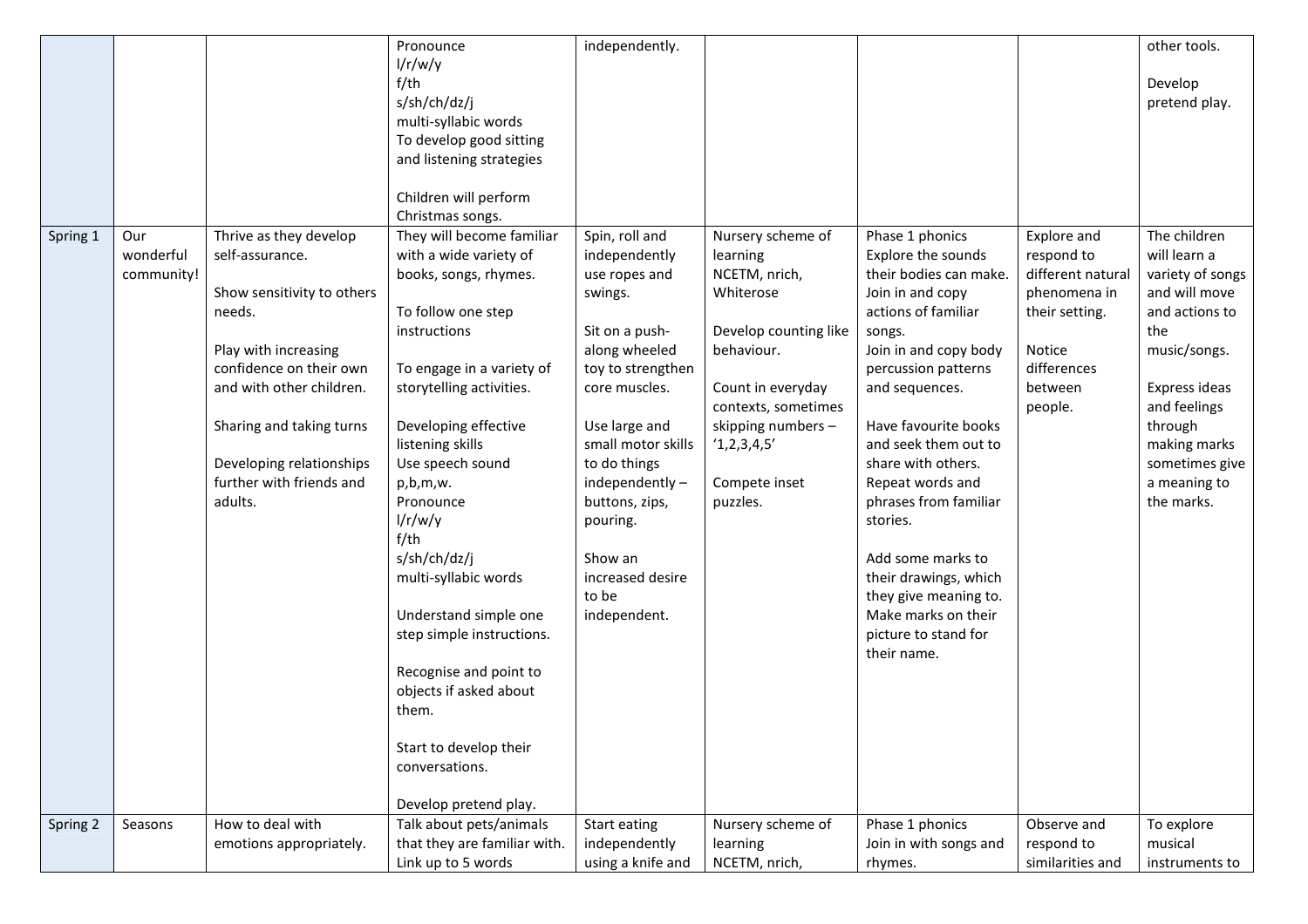|        |            | Ask for help             | together.                     | fork.             | Whiterose                | Recognise familiar                 | differences in    | express                    |
|--------|------------|--------------------------|-------------------------------|-------------------|--------------------------|------------------------------------|-------------------|----------------------------|
|        |            |                          |                               |                   |                          | rhythms and rhymes.                | their             | feelings and to            |
|        |            | To develop confidence    | Continue to become            | Develop           | Climb and squeeze        | Copy and keep a                    | environment.      | tap and clap               |
|        |            | during carpet and circle | familiar with a wide variety  | manipulation and  | themselves into          | simple beat.                       |                   | out rhythms                |
|        |            | times.                   | of books, stories, songs      | control - mark    | difterent spaces.        |                                    | Seasons           | and pulses to              |
|        |            |                          | and rhymes.                   | making.           |                          | Join in and copy                   | Explain what      | music.                     |
|        |            | Begin to show 'effortful |                               |                   | Build with a range of    | breaking words into                | they see, hear    |                            |
|        |            | control' - waiting for a | Extending vocab.              | Explore different | resources.               | syllables with a beat.             | and feel outside. | Make simple                |
|        |            | turn, not snatching.     | Developing effective          | materials and     | Combine objects-         | Have favourite books               |                   | models which               |
|        |            |                          | listening skills              | tools.            | putting objects inside   | and seek them out to               | Look at           | express their              |
|        |            | Learn to use the toilet  |                               |                   | others and taking        | share with others.                 | themselves now    | ideas.                     |
|        |            | with help and then       | Generally focus on an         | Catch and throw   | them out.                | Repeat words and                   | and baby          |                            |
|        |            | independently.           | activity of their own         | a large ball.     |                          | phrases from familiar              | photos.           | Join in with               |
|        |            |                          | choice.                       |                   | Take part in finger      | stories.                           |                   | songs and                  |
|        |            |                          |                               | Develop hand      | rhymes with              | Add some marks to                  |                   | rhymes.                    |
|        |            |                          | Start to say how they are     | strength - pincer | numbers.                 | their drawings, which              |                   | Make                       |
|        |            |                          | feeling.                      | grip, playdough.  |                          | they give meaning to.              |                   | rhythmical and             |
|        |            |                          |                               |                   |                          |                                    |                   | repetitive                 |
|        |            |                          | Listen to others with         |                   |                          | Make marks on their                |                   | sounds.                    |
|        |            |                          | interest but still easily     |                   |                          | picture to stand for               |                   |                            |
|        |            |                          | distracted.                   |                   |                          | their name.                        |                   |                            |
| Summer | Minibeasts | Know how to care for     | Children to engage            | Start eating      | Nursery scheme of        | Phase 1 phonics                    | Use all their     | Explore                    |
| 1      |            | others and living things | confidently in back-and -     | independently     | learning                 | <b>Explore initial sounds</b>      | senses in hands   | different                  |
|        |            |                          | forth interactions with       | using a knife and | NCETM, nrich,            | of words.                          | on exploration    | materials,                 |
|        |            | To care for others and   | adults.                       | fork.             | Whiterose                | Select objects with a              | of natural        | using all their            |
|        |            | animals.                 |                               |                   |                          | given initial sound                | materials.        | senses to                  |
|        |            |                          | Understand and act on         | Develop           |                          | from a choice of two.              |                   | investigate                |
|        |            | Notice and ask questions | longer sentences.             | manipulation and  | Shape & Space -          |                                    | Compare home      | them.                      |
|        |            | about differences.       |                               | control - mark    | shapes triangle,         | Explore different                  | and school-       |                            |
|        |            |                          | Use simple questions          | making.           | square, circle and       | mouth movements                    | talk about        | Manipulate                 |
|        |            | Sharing and turn taking. | about who, what and<br>where. | Explore different | rectangle                | and sounds.<br>Say speech clearly. | confidently.      | and play with<br>different |
|        |            | Further develop          |                               | materials and     | Compare sizes,           | Share lilac books                  |                   | materials.                 |
|        |            | friendships with other   |                               | tools.            | weights etc using        |                                    | Observe and       |                            |
|        |            | children.                | Start to say how they are     |                   | gesture and language     | Ask questions about a              | talk about        | Notice patterns            |
|        |            |                          | feeling.                      |                   |                          | book. Make                         | minibeasts and    | with strong                |
|        |            | Safely explore emotions  |                               |                   | 'bigger/little/smaller', | comments and share                 | animals.          | contrasts.                 |
|        |            | beyond their normal      | To develop their              |                   | 'high/low', 'tall,       | their own ideas.                   |                   |                            |
|        |            | range through play and   | conversations. Link up to 5   |                   | heavy'                   | Develop play around                |                   | Join in with               |
|        |            | stories.                 | words together.               |                   |                          | favourite stories using            |                   | songs and                  |
|        |            |                          | Using pronouns - me, him,     |                   |                          | props. Notice some                 |                   | rhymes,                    |
|        |            | <b>Manners</b>           | she.                          |                   |                          | print.                             |                   | making some                |
|        |            |                          |                               |                   |                          |                                    |                   | sounds.                    |
|        |            | Learn to use the toilet  | Develop pretend play.         |                   |                          |                                    |                   |                            |